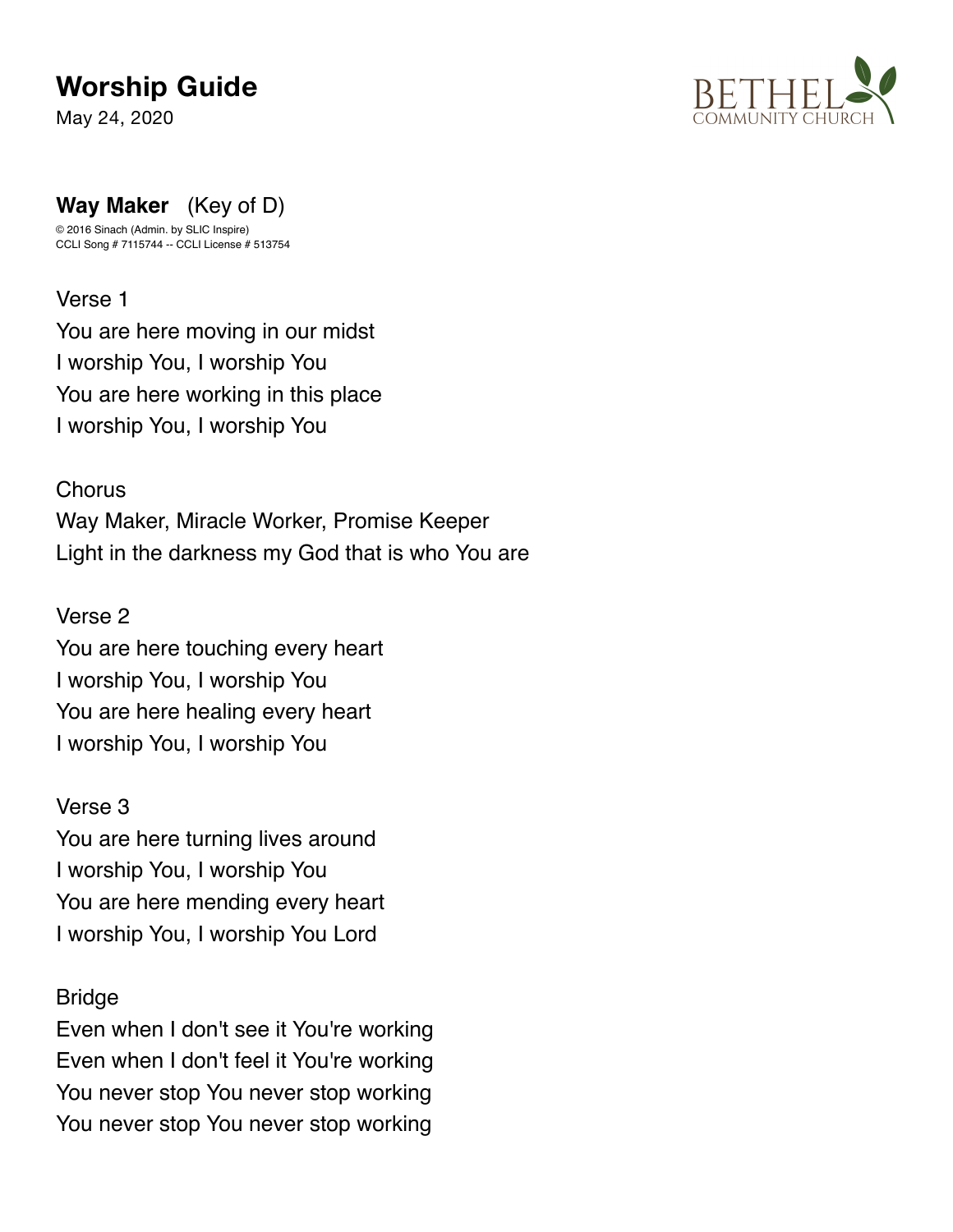May 24, 2020



# **Christ Is Enough** (Key of E)

© 2012 Hillsong Music Publishing CCLI Song # 6514035 -- CCLI License # 513754

Verse 1 Christ is my reward and all of my devotion Now there's nothing in this world that would ever satisfy Through every trial my soul will sing No turning back, I've been set free

**Chorus** Christ is enough for me, Christ is enough for me Everything I need is in you, everything I need

#### Verse 2

Christ, my all in all, the joy of my salvation And this hope will never fail, heaven is our home Through every storm my soul will sing Jesus is here, to God be the glory

#### **Bridge**

I have decided to follow Jesus, no turning back, no turning back I have decided to follow Jesus, no turning back, no turning back The cross before me, the world behind me, no turning back, no turning back The cross before me, the world behind me, no turning back, no turning back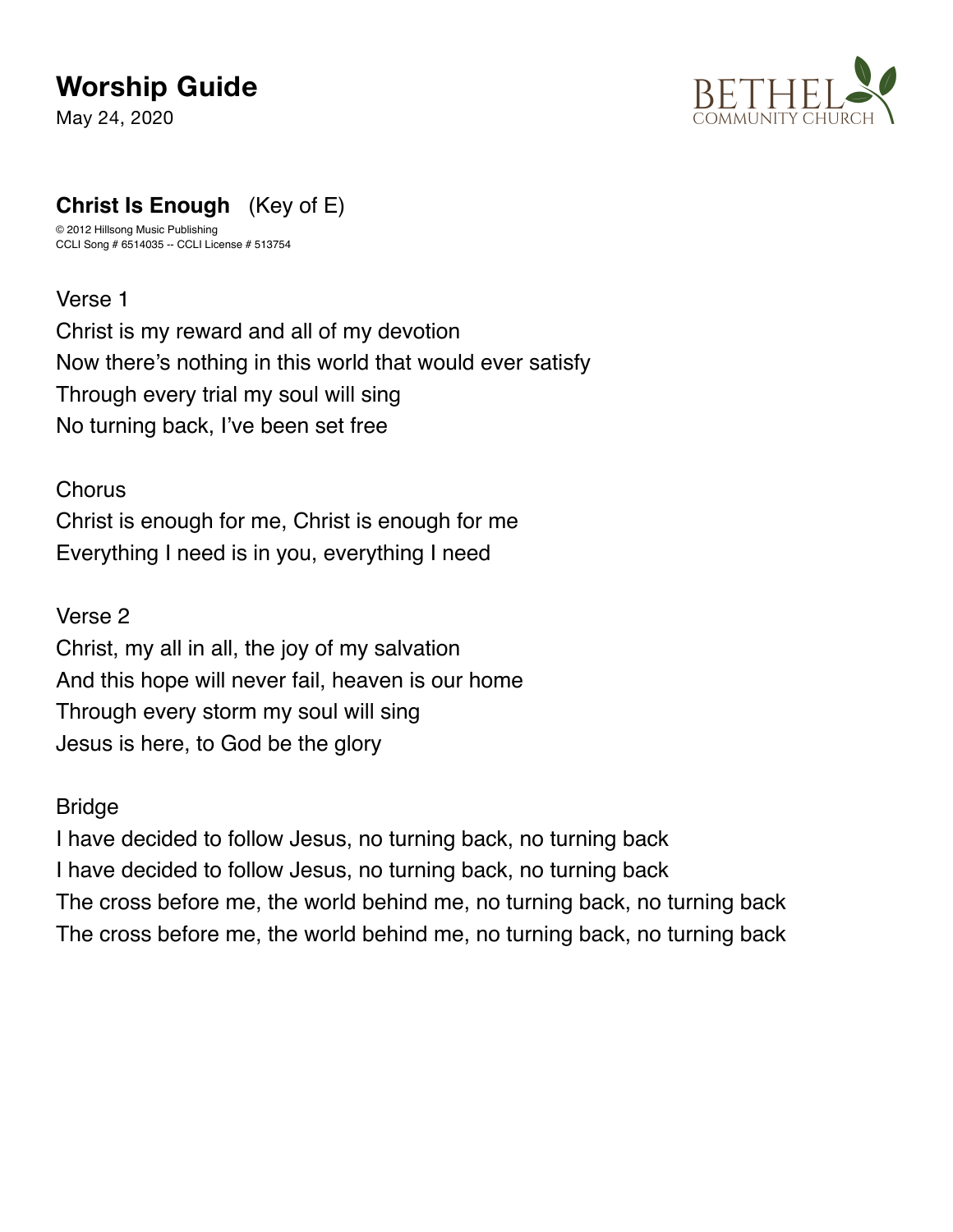May 24, 2020

## **Prayer**

## **God, we direct our hearts to You.**

You are worthy of praise! We exalt You and could list Your names and ways from A to Z. You are Almighty God, our Burden-Bearer, the Calmer of storms, all the way to Z— Zealous for us.

**We bless You, Lord.** 

## **God, forgive us.**

You tell us not to worry or be anxious, and yet we do. We fear, fret, and forget that You are near. We cling to some things tighter than we realize, and have turned to the news before we looked to You. We need Your forgiveness.

**We need You, Lord!** 

## **God, thank You.**

In the midst of our quaking knees and question marks, we're thankful to celebrate a resurrected King and an unshakeable Kingdom! Thank You that Jesus is alive! Thank You for Your Word, Your Spirit, and our beloved brothers and sisters within the Bethel Community that bring comfort.

**We thank You, Lord.** 

# **God, hear the desires of our hearts.**

We pray for those who need hope, help, and healing. Whether it's physical, emotional, or spiritual, You see each of them. You are able. We pray for those heavy on our hearts. Fill us up so we can pour out Your love on them.

## **We trust You, Lord.**

God of hope, fill each of us with all joy and peace as we trust in You so that we may overflow with hope by the power of the Holy Spirit. In the powerful, life-giving, lifechanging name of Jesus, Amen.

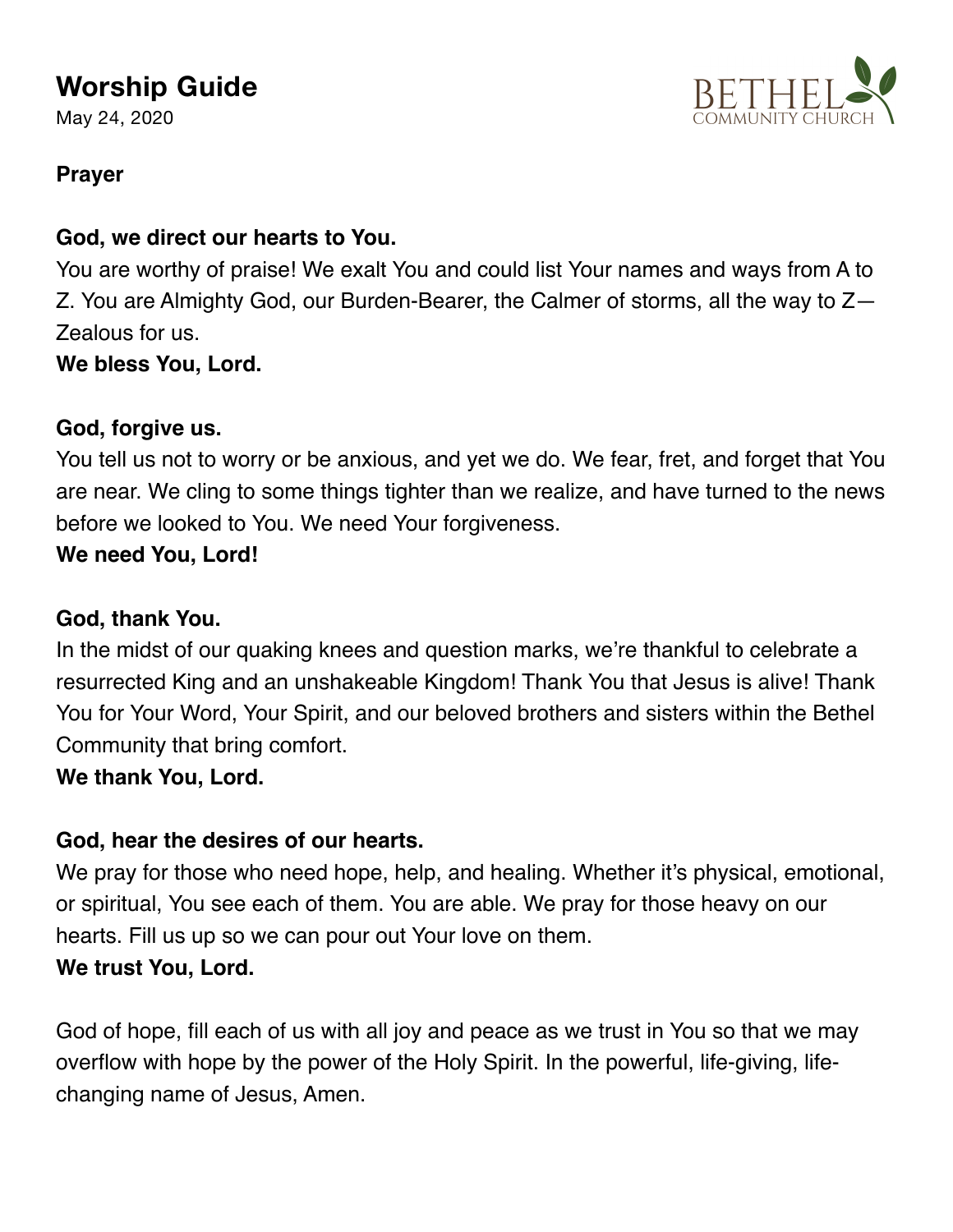May 24, 2020



# **Take My Life And Let It Be** (Key of D)

© Public Domain, Words: Public Domain, and Music: Public Domain CCLI Song # 1390 -- CCLI License # 513754

# Verse 1

Take my life and let it be consecrated Lord to Thee Take my moments and my days, let them flow in ceaseless praise Let them flow in ceaseless praise

## Verse 2

Take my hands and let them move at the impulse of Thy love Take my feet and let them be swift and beautiful for Thee Swift and beautiful for Thee

## Verse 3

Take my voice and let me sing always only for my King Take my lips and let them be filled with messages from Thee Filled with messages from Thee

## Verse 4

Take my silver and my gold; not a mite would I withhold Take my intellect and use every pow'r as Thou shalt choose Every pow'r as Thou shalt choose

## Verse 5

Take my will and make it Thine, it shall be no longer mine Take my heart it is Thine own; it shall be Thy royal throne It shall be Thy royal throne

# Verse 6

Take my love my Lord I pour, at Thy feet its treasure store Take myself and I will be ever only all for Thee Ever only all for Thee